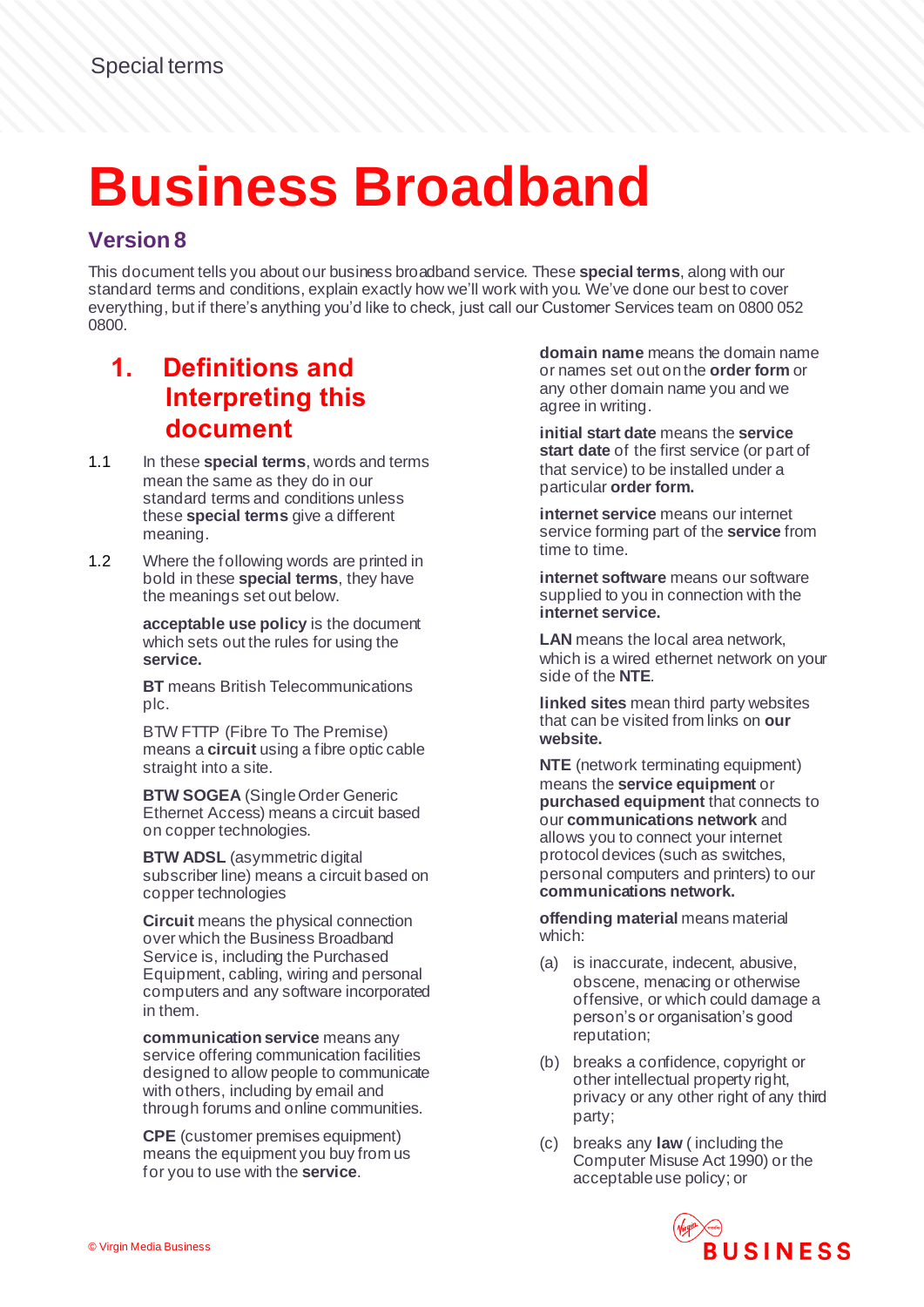(d) could harm our **communications network** or any other third party's system, including material containing a virus.

**on-net service** is where we provide you directly with phone or broadband services (or both) using our **communications network.**

**off-net service** is where broadband services are provided indirectly via **BT** broadband services by either **BTW SOGEA** or **BTW FTTP** access.

**ONT** means an optical network termination installed to terminate the BTW FTTP path as the premise

**portal** means the first website you reach when using the **internet service.**

**RIPE NCC** means Réseaux IP Européens, which is an organisation that supports the infrastructure of the internet.

**supplemental terms** means any extra terms and conditions (other than these **special terms** and our standard terms and conditions) that apply to us providing a particular website contained in **our website.**

- 1.3 Clause 1.9 of our standard terms and conditions does not apply to the **service**. If there are any inconsistencies between the documents making up the **agreement** unless we state otherwise the documents will take priority in the following order.
	- 1.3.1 Any **supplemental terms**
	- 1.3.2 The **special terms**
	- 1.3.3 The **acceptable use policy**
	- 1.3.4 Our standard terms and conditions
	- 1.3.5 The **order form**
	- 1.3.6 The **price guide**

#### **2. Connection of the Internet Service**

- 2.1 Unless you and we agree otherwise in writing you must not have more than one item of **CPE** connected at a site for use with the **internet service**. You must make sure that the **CPE** is always switched on.
- 2.2 The Business Broadband service may be provided through:
	- 2.2.1 a modem; or
	- 2.2.2 a **NTE** device.

The **on-net service** is connected by coaxial cable to our communications network.

The **off-net service** of **BTW SOGEA** or FTTP which is connected to our communications network indirectly via **BT**

On the cable modem or cable gateway **NTE** device, the network termination point (the point beyond which we will have no liability for the equipment) is the communications port to the **LAN** or **WLAN**. This will be an RJ45, ethernet or communications port, or an IEEE802.11 wireless access port.

On the **off-net service** modem or **off-net service** gateway **NTE** device, the network termination point is the communications port to the **LAN** or **WLAN**. This will be an RJ45, ethernet or communications port, or an IEEE802.11 wireless access port.

- 2.3 You are responsible for configuring your **LAN** or **WLAN** and your apparatus unless we have agreed to provide the **premium install service.**
- 2.4 You will always be responsible for maintaining your **LAN** or **WLAN**.
- 2.5 If we provide the **premium install service,** the following will apply.
	- 2.5.1 At the time of the installation, we will not supply any services other than those set out on the **order form**.
	- 2.5.2 We will only connect and configure devices that meet the requirements set out in our **service literature**. We do not guarantee that **your**

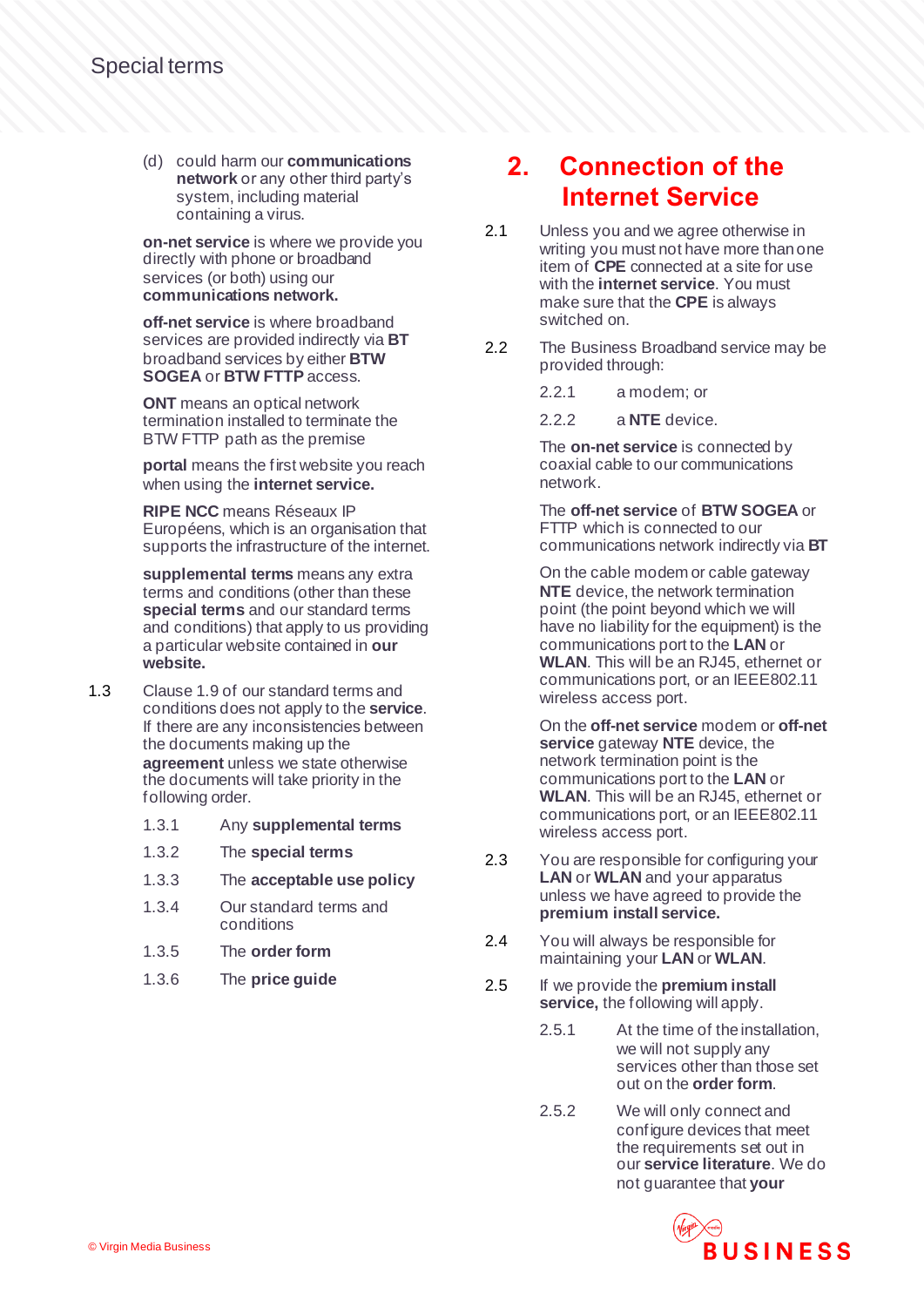**apparatus** can be connected and configured to work with the equipment.

- 2.5.3 When connecting your devices, we will create new wired or wireless networks. We will not connect to, or extend, any existing network.
- 2.5.4 You must give us all the access and information we need for the installation, including necessary passwords and administrator access to **your apparatus**. If you do not provide this access or information when we need it, this may result in us not being able to complete the installation. In this case we will be entitled to charge you the full charges for the premium install service and an extra fee for any further site visits that may be needed to complete the installation.

#### **3. Your apparatus for the Internet Service**

The following apply in addition to the provisions relating to **your apparatus** in our standard terms and conditions.

- 3.1 You agree that before you connect to the **service**, you will do the following.
	- 3.1.1 Make sure that the devices you are going to connect to the equipment have operating systems and software supported by the original supplier, and have all recommended security patches and protection, such as antivirus. We are not liable for any damage caused by you failing to secure your network and systems when connecting to our **communications network** or equipment.
	- 3.1.2 Make sure your devices have a suitable network connector and install network interface cards (NICs) or wireless

network adapters if necessary.

- 3.2 If you are adding the **service** to your own local network, you must first make any necessary checks with your network administrator.
- 3.3 You are responsible for getting all computers and other equipment or services necessary to use the **service** properly.
- 3.4 If you have bought equipment from us, we will replace it if it becomes faulty (unless this is due to your default or misuse) within 12 months of the date you bought it. We have no other responsibility for maintaining **purchased equipment.**

# **4. Providing the service**

- 4.1 It is technically impractical to provide the **service** free of faults, and we do not guarantee to do so. If there is a fault in the **service**, you should report it by phoning the customer support number set out in the **service literature** or any other number we specify from time to time. We will then use our reasonable efforts to explain how you can correct the fault yourself, or to repair the fault in line with the **service literature.**
- 4.2 We do not guarantee that the **service**will not be interrupted or that any messages or information transmitted through the service will be transmitted accurately, reliably or in time.
- 4.3 In relation to the **BTW SOGEA, and BTW FTTP services,** you accept the following:
	- 4.3.1 if an access rate (speed) of the **internet service** (or part of it) is specified on the **order form**, you accept that the actual bust rate may be reduced:
	- 4.3.2 by conflicts within our network and in other internet networks.
	- 4.3.3 by rate adaptation of the modem; or
	- 4.3.4 because of the technical limits of the **BT** line used to supply the **internet service.**

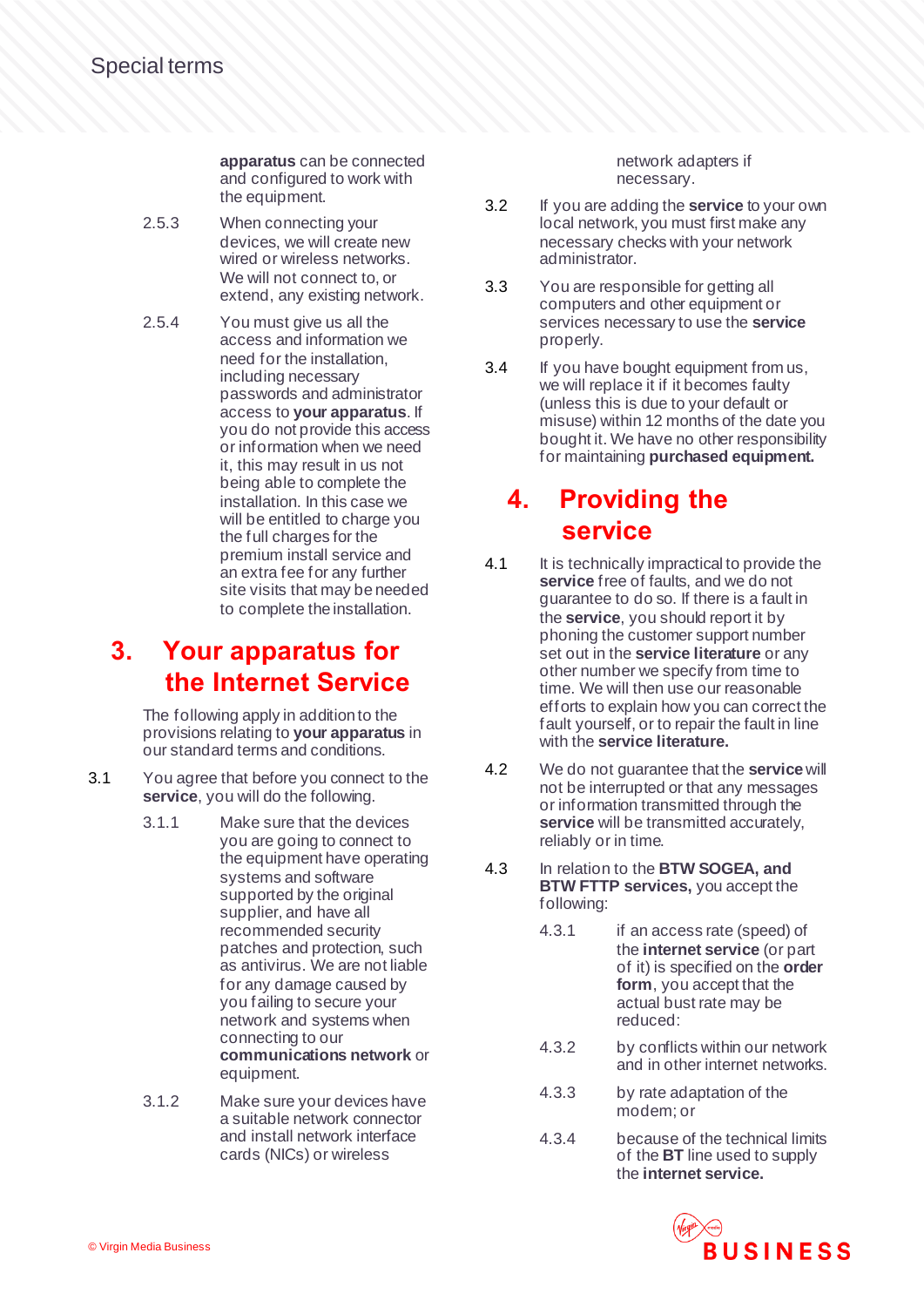- 4.3.5 Where the circuit to be provided is BTW SOGEA and BTW FTTP, the following applies:
- 4.3.6 Installation of the Business Broadband service will be carried out by a third party provider
- 4.3.7 You will be required to make an appointment in order for the Third Party to carry out the installation and configuration, which shall be made on a working day at a time agreed between Us and You
- 4.3.8 At the agreed time of the appointment, the customer will provide third party engineer access to the site.
- 4.4 You accept that burst rates depend on the specific way you access the **internet service.** You accept that your connection to the internet may automatically time out if you have not used it for a long time. You will then need to reconnect to the internet.
- 4.5 In relation to the **BTW SOGEA, BTW FTTP service**, You accept the following technical limits relating to the **service.**
	- 4.5.1 The performance of some metallic local loops will mean that it is not technically possible or practical to provide the **BTW SOGEA** or **BTW FTTP** services to you.
	- 4.5.2 The **BTW SOGEA** or **BTW FTTP** cannot be provided to you if you already receive some services from another communications provider. We will use our reasonable efforts to let you know if any service you receive from another communications provider means that we cannot provide the **BTW SOGEA** or **BTW FTTP** service
	- 4.5.3 The **BTW SOGEA** or **BTW FTTP** may affect the performance or speed of other telecommunications and other equipment at the site.
- 4.5.4 Some technical limitations within a third-party operators' network may not be discovered until sometime after installation, in which case we may need to withdraw the **BTW SOGEA** or **BTW FTTP** service.
- 4.5.5 Burst rates may be reduced as explained in clause 4.3.

We will not be liable to you for any of these technical limits.

You also accept that there may be other technical limits. We will use our reasonable efforts to keep you informed of any technical limits to the **xDSL service.**

- 4.6 You accept that technical limits may hinder the installation and activation of the **BTW SOGEA** or **BTW FTTP services** and that having **BT NTE** devices at the **site** does not guarantee that the **BTW SOGEA** or **BTW FTTP** can be successfully activated, and we will not be liable for this.
- 4.7 We can cancel the **BTW SOGEA** or **BTW FTTP** service if, after we placed an order for you with **BT**, you and we cannot agree to an installation or activation date within 30 days of the date **BT** accepted the order. You must indemnify us for all costs (including any third-party operator's cancellation charges) arising as a result of the cancellation. Clause 15.4 of our standard terms and conditions will not apply to the indemnity in this clause 4.7.
- 4.8 If there is a fault in the **BTW SOGEA** or **BTW FTTP** service you must report this to us, not **BT**, in line with any **service level agreement.** If a fault is not due to the **BTW SOGEA** or **BTW FTTP** or we have not been able to diagnose it remotely, because you have not met the requirements of clause 6.6 of our standard terms and conditions, you must pay our charges for investigating the fault.

For the **BTW SOGEA** service, there is a 10-day 'stabilisation period' starting on the **service start date**. During this period, the service levels for the **BTW SOGEA service** will not apply, and you should not report any faults.

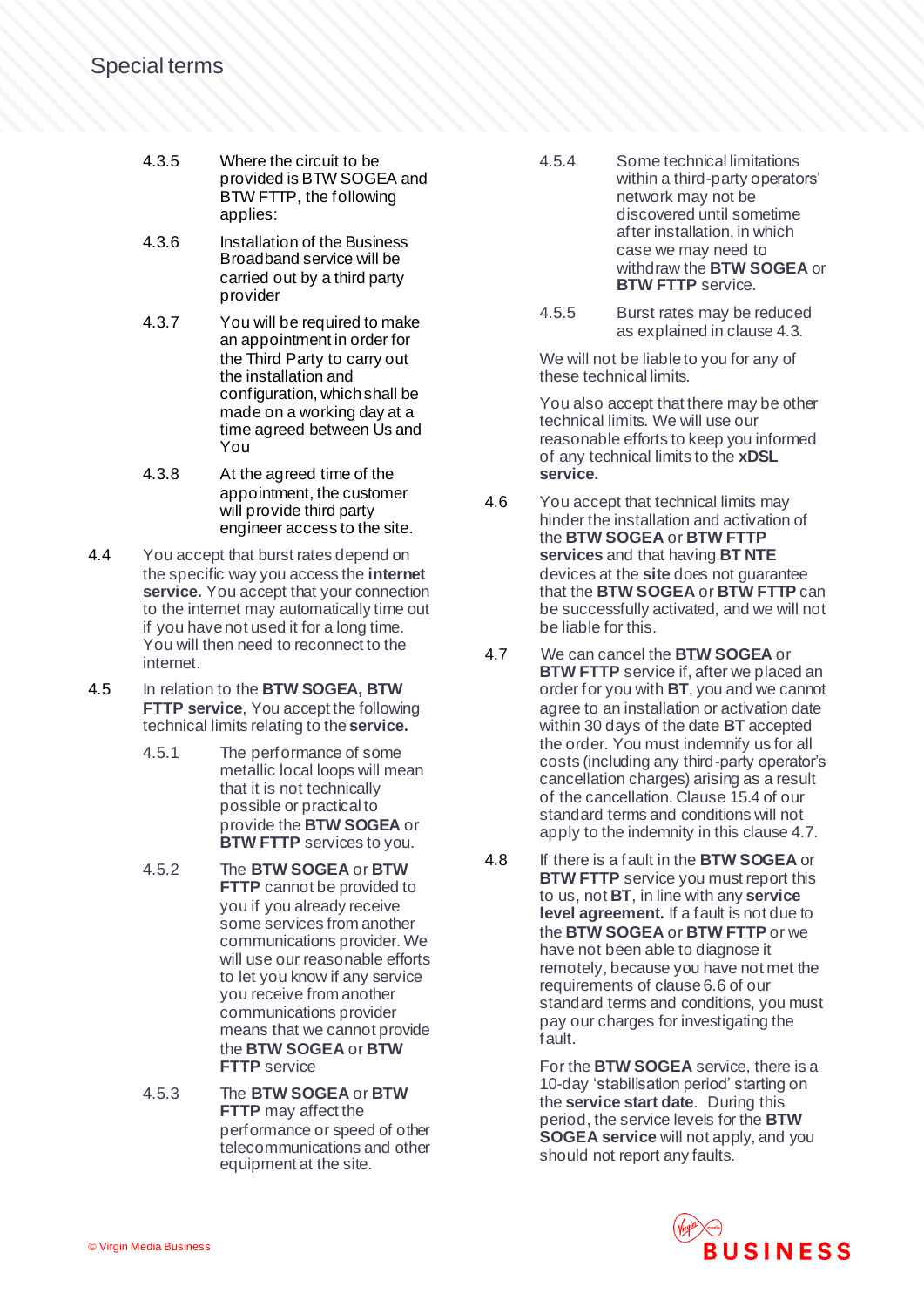- 4.9 The **internet service** gives you access to the internet, services provided by third parties and other materials. Apart from any website controlled by us, we do not control and are not responsible for the content of the material you get by using the **internet service**. You are responsible for making a decision on the suitability, quality or legality of accessing, viewing or downloading any material from the internet.
- 4.10 We will not be liable for any loss or damage associated with your alarm system failing after you are connected to the **BTW SOGEA** or **BTW FTTP**.
- 4.11 We can change phone numbers or dialling codes, or the specification of the **service**, for operational reasons.

#### **5. Service start date and paying for the service**

- 5.1 The **service start dates** may be different for different parts of the **service**, particularly between the date the **off-net services** start date, and the **on-net services** start date.
- 5.2 We can start charging for all services ordered on a particular order form from the initial start date.
- 5.3 Unless the **order form** states otherwise, we will invoice you for the monthly charges (as specified in the **price guide** or as otherwise agreed in writing, whether referred to as 'monthly charges' or otherwise) every month in advance from the **initial start date.**
- 5.4 We will invoice you for the connection charges for all services ordered on a particular **order form** on or around the **initial start date** or any other date we give you.
- 5.5 The **connection charge** for the Business Broadband service of **BTW SOGEA** and **BTW FTTP, could increase if, after our** survey or inspection, **BT's** charges to us (if any) are increased. On the **order form** (or otherwise in writing) you may authorise an increase of up to a set amount. Without affecting the general nature of clause 3.2 of our standard terms and conditions, you must pay any

increase up to the set amount or any other amount agreed in writing.

- 5.6 As well as the charges you are liable for, you must also pay all of any third-party operator's charges arising in connection with or as a result of you using the **service**.
- 5.7 We invoice you for the price of the **CPE** on or around the date we deliver the average monthly call charges for the previous three calendar months multiplied by the number of months left in the **minimum period** (or any other amount we reasonably choose if you are less than three months into the minimum period);
- 5.8 whichever is more.
- 5.9 The amounts due under this clause 6.4 are in addition to any amounts due under clause 6.2.

#### **6. Trademarks and logos**

The image, logos and names on **our website** which identify us, members of our group of companies or third parties and our or their products and services are our or their official company marks. Nothing contained on **our website** gives you any licence or right relating to that image, logo or name.

#### **7. Domain names**

7.1 Where the **internet service** (or part of it) includes registering a **domain name** set out on the **order form** or agreed with you in writing, you must own any relevant trademark or name, or have a licence to use it as the **domain name**.

> We will arrange for the **domain name** to be registered by Nominet UK or any other organisation which registers domain names (the registry).

- 7.2 You may need to choose a replacement **domain name**, and we may suspend the **internet service** or part of it if we believe that the **domain name** contains **offending material.**
- 7.3 If you do not pay any amount due under the **agreement**, or any of the information we need to register a **domain name** is

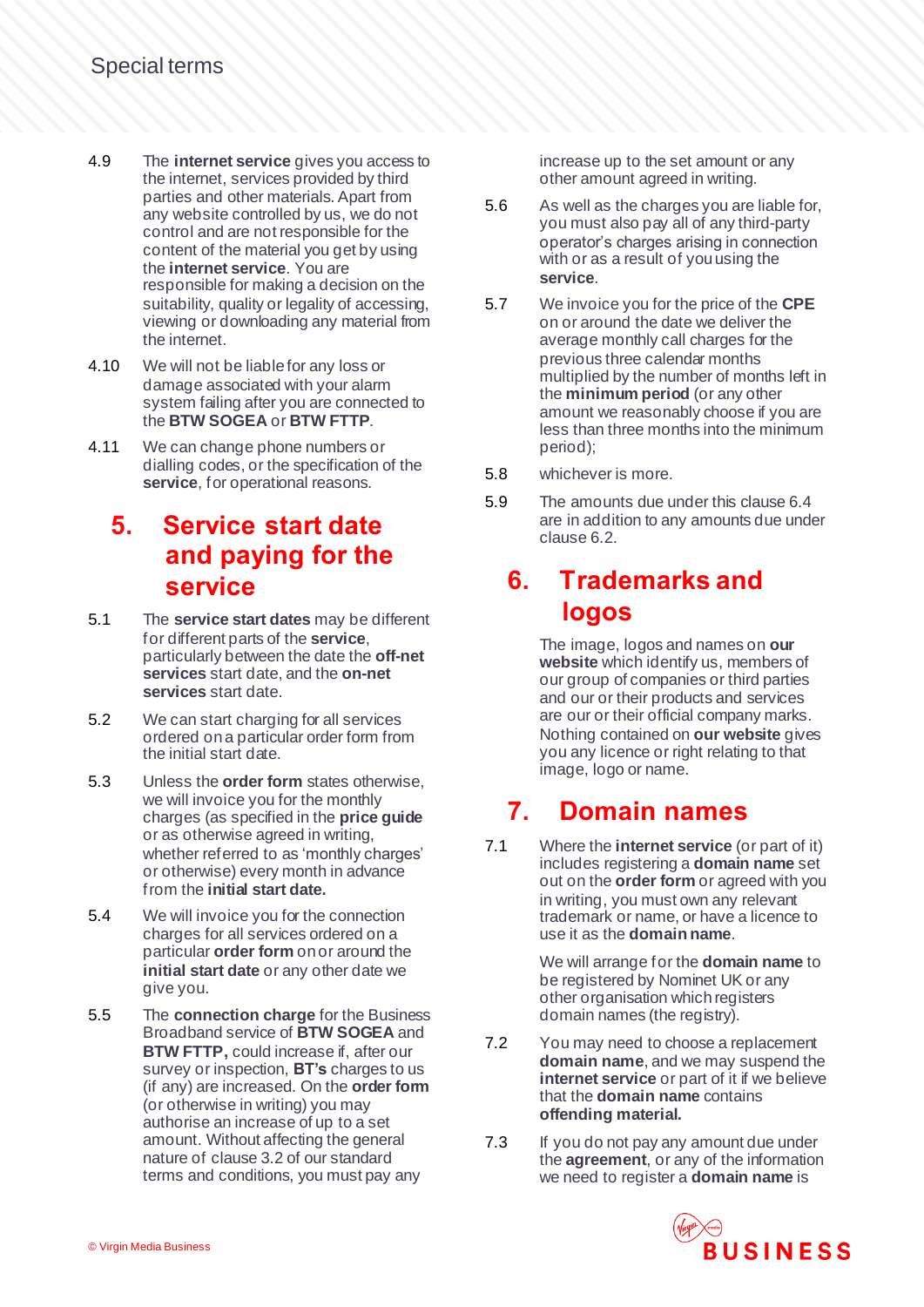incorrect or late, we may end the process of applying for registration or may cancel the registration.

- 7.4 You agree that we may charge an appropriate transfer fee for transferring any **domain name** from you or a third party. The transfer fee will be as set out in the price guide or as agreed with you in writing. For us to make the transfer, you agree to:
	- 7.4.1 co-operate fully and promptly with our reasonable requests; and
	- 7.4.2 do everything reasonably possible, at your own expense, to make sure that any third party co- operates with us fully and promptly.

We will use our reasonable efforts to make the transfer, but we will not be liable if the transfer cannot be made or is delayed because we did not get full cooperation from you or a third party.

7.5 You appoint us as your agent for the purposes of registering the **domain name**. You authorise us to accept the registry's standard terms and conditions for registration on your behalf.

> You will be bound by the registry's standard terms and conditions. You are responsible for getting a copy of those terms and conditions and you must read, understand and keep to them.

- 7.6 We do not guarantee that the **domain name** is, can or will be registered. You should not assume the **domain name** is registered until you are told in writing that it has been. We are not liable for any action you take in connection with the **domain name** (including, without limitation, marketing or publicity and the costs involved) before you are told that it has been registered.
- 7.7 You will have no claim against us if the registry refuses to register the **domain name** or suspends or cancels it for any reason.
- 7.8 We are not responsible for, and will not be liable for, your use of the **domain name.** You are responsible for settling disputes with any third party in connection with you using the **domain name**. If there is a dispute, we may

withhold or suspend the **domain name** without giving you notice or having any liability to you.

- 7.9 We do not guarantee that the **domain name** is or will continue to be available for you to use or that no other **domain name** which conflicts with or affects the use of the **domain name** is or will be registered.
- 7.10 You may not transfer the **domain name** to any third party without our permission in writing. If we give our permission, we will only arrange the transfer if, on the date the transfer would be made, we have received all charges for the **service.**
- 7.11 If the **internet service** includes us renewing the registration of the **domain name**:
	- 7.11.1 we will use our reasonable efforts to renew it;
	- 7.11.2 we will not be liable to you if we fail to renew the registration of the **domain name** for any reason; and
	- 7.11.3 you agree that we may renew the registration of the domain name automatically, and you will pay us any relevant charges referred to in the **price guide**.

# **8. Using the service**

As well as the provisions in our standard terms and conditions that relate to you using the **service**, the following also apply.

8.1 You must make sure any use of the **service** keeps to the **acceptable use policy**. You are bound by any changes we make to the acceptable use policy. We will put notice of those changes on **our website**.

> Any changes will come into effect 30 days from the date we put notice of them on **our website**. If a change to the **acceptable use policy** is to your material detriment (that is, you are significantly worse off), you can end the **agreement** under clause 20.2 of our standard terms and conditions.

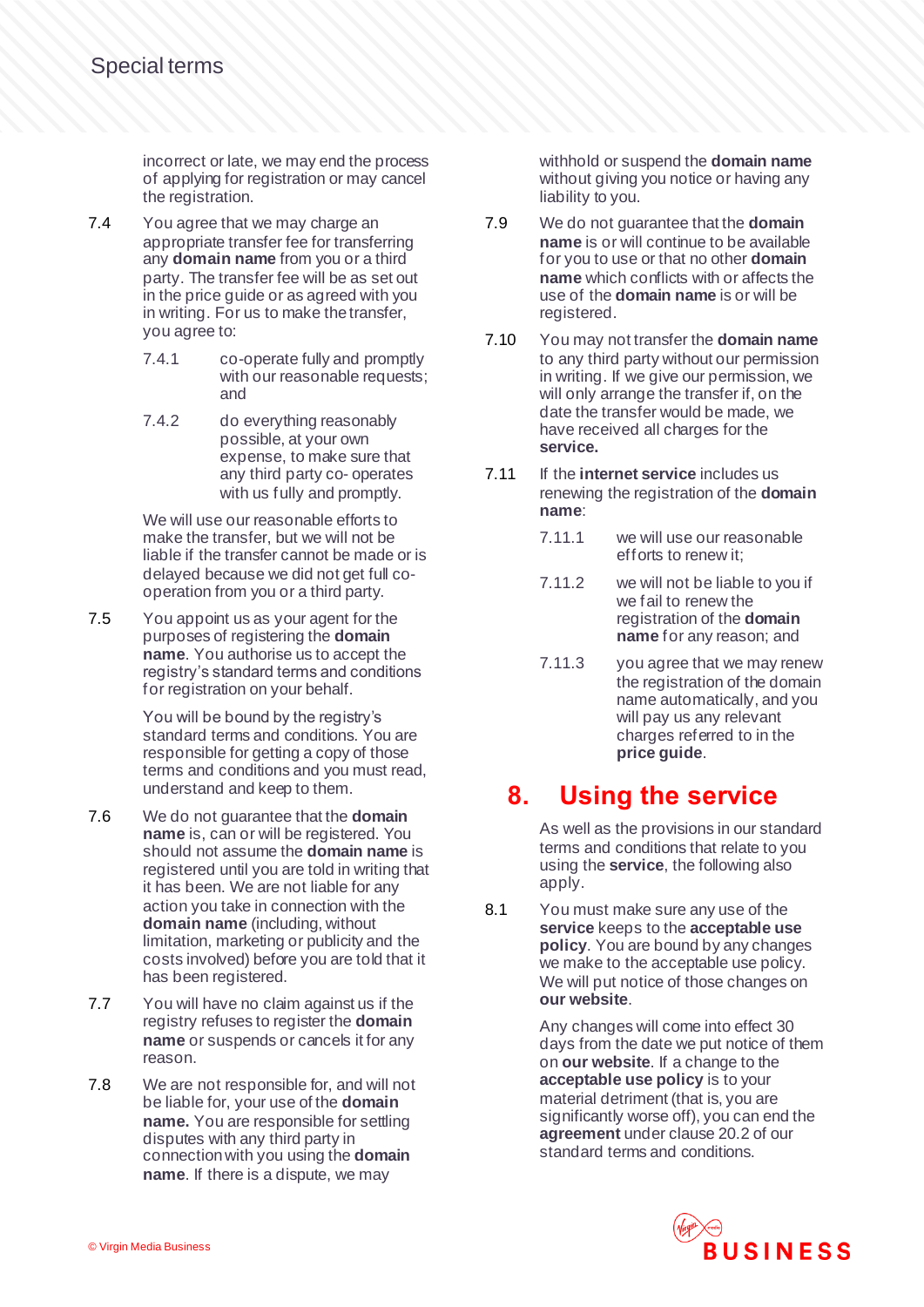- 8.2 Without affecting the general nature of clause 11.3 of our standard terms and conditions, you agree not to use the **internet service**, and not to let any other person use it, to store or reproduce any **offending material**.
- 8.3 We can monitor and inspect any website hosted by the **internet service**. If we believe that you have broken clause 9.2, we may (but are not obliged to):
	- 8.3.1 remove the relevant material, data, images or information;
	- 8.3.2 suspend or stop providing the **service** or any part of it; and
	- 8.3.3 end the **agreement**; without giving you notice.
- 8.4 You are responsible for getting all necessary material, data, images and information you need to use the **service**, including for the design of any website.
- 8.5 You must get and maintain all permissions or licences you need (including permission from any relevant copyright holders, music- licensing authorities and performers' representatives) in connection with the content of communications transmitted through the **service**. You will indemnify us for any loss or damage we suffer as a result of not meeting your obligations under this clause 9.5. Clause 15.4 of our standard terms and conditions will not apply to the indemnity in this clause 9.5.
- 8.6 If you break clause 9.1, we may suspend or end the **agreement** without giving you notice.
- 8.7 Without having any obligation to do so, we can block access to, or edit, refuse or remove any material from our communications network (including webspace and mailboxes) which we have reason to believe could break this **agreement** or the **acceptable use policy.**

If we receive a complaint about any material published or transmitted using the **service**, we will be entitled to take such action without investigating the complaint.

8.8 Without having any obligation to do so, we can filter emails and remove any email which:

- 8.8.1 contains, or is suspected of containing, a virus; or
- 8.8.2 we consider 'email spam' as referred to in the **acceptable use policy.**
- 8.9 Ownership of and intellectual property rights in the content you get access to using the **service** belongs to the owner of the content and may be protected by copyright or other law. The **agreement** gives you no rights to such content.
- 8.10 You must not go over any limits relating to:
	- 8.10.1 the use of the bandwidth or capacity;
	- 8.10.2 the connection of **your apparatus**; or
	- 8.10.3 any other limitation set on the bandwidth, capacity or connection;

as part of any package or promotion we provide the **service** under.

- 8.11 You accept that the **internet service** may be supplied on a shared server and that your use of the **service** may be affected by the level of access by other users.
- 8.12 All **your apparatus** connected to our equipment must be configured to get an IP (internet protocol) address automatically every time the **internet service** is used. You must always maintain that configuration of your apparatus.
- 8.13 If you ask us in writing, we use our reasonable efforts to give the same IP address (a fixed IP address) to your apparatus each time the **internet service** is used.
- 8.14 Despite clause 9.13 above, we will not be liable for any change we make to any IP address (including a fixed IP address) if:
	- 8.14.1 the change is needed because we are upgrading or maintaining our communications network or for any operational reason, in which case we will use our reasonable efforts to give you at least 14 days' notice of the change; or

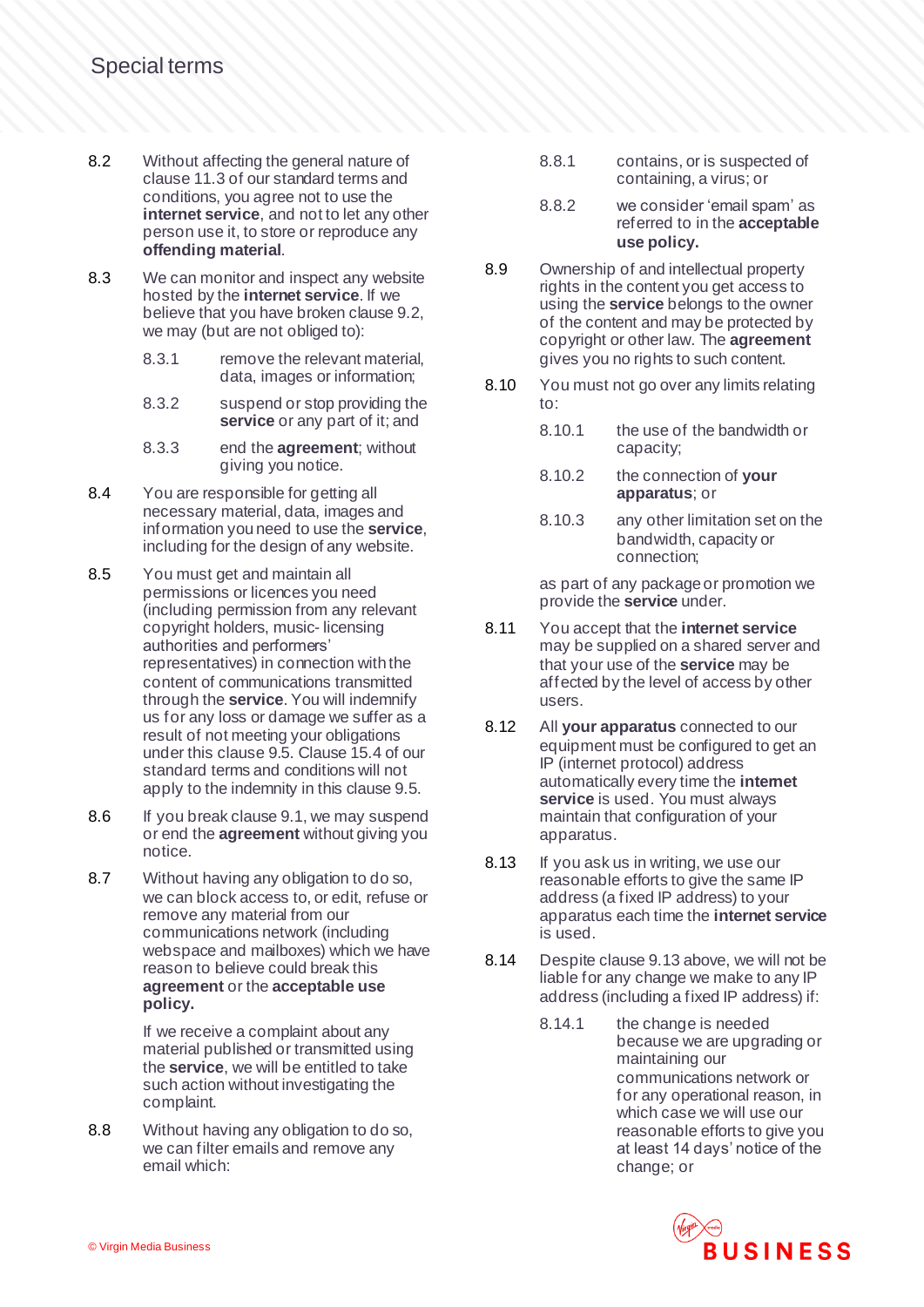- 8.14.2 the identity of the IP address is affected by any change in configuration or functioning of **your apparatus** or any other action taken by you.
- 8.15 We can, without giving you any notice, disconnect or suspend the **service**, or end the **agreement**, if we reasonably believe that you have broken or are breaking clause 9.12 above.
- 8.16 We allocate IP addresses to you only for the purposes of, or in connection with, the **internet service**. The **agreement** does not give you any right to any of the IP addresses, and you may not sell or transfer (or try to sell or transfer) them to any person. If all of the **agreement**, or the part of it relating to any of the **internet service**, ends for whatever reason, the IP addresses will return to us.
- 8.17 If, as part of the **service**, we give you a fixed IP address:
	- 8.17.1 you must give us registration information and any changes in the registration information; and
	- 8.17.2 you agree that some or all of the registration information can be published in **RIPE NCC's** database.

# **9. Supplemental terms**

9.1 If any **supplemental terms** apply to the service, they will form part of the **agreement** between you and us. You must keep to those **supplemental terms**.

# **10. Linked sites**

- 10.1 **Our website** or **internet service** may give you access to **linked sites**. We have no control over those **linked sites** and we will not be liable for the contents of any **linked site**. You are always responsible for making a decision as to the suitability, quality or legality of any material or services on **linked sites**.
- 10.2 Any dealings with third parties (including advertisers) included within or accessed through **our website** or **internet service**, and any terms, conditions, assurance or

guarantees associated with those dealings, are between you and the relevant third party. We will not be involved in those dealings or have any liability in connection with them. You are responsible for keeping to any acceptable use policy or terms and conditions relating to using **linked sites**.

# **11. Keeping to the law**

- 11.1 You must not post, publish, upload, distribute, transmit, re-transmit or store material on or through any of our systems, services or products, or those of any member of our group companies, if this would break any law or regulation that can be enforced in the United Kingdom.
- 11.2 You must own, or have all the necessary rights to, any material you post, upload, input or provide on any website we host.

# **12. Disclaimer**

We do not control or endorse the content. views, messages or information found in any **communication service**. We do not have any liability in connection with the **communication service** or any losses or damages arising as a result of you using the **communication service**.

# **13. Limits of liability**

As well as the limits of liability set out in our standard terms and conditions, the following also apply to our liability for loss or damage.

- 13.1 Without affecting the general nature of clauses 15.1 to 15.9 of our standard terms and conditions, we will not be liable for loss or damage to you or your business as a result of unauthorised access, failures of security measures or online attack (through the internet, the **service** or otherwise) to your business systems, data, information or other materials. You are responsible for protecting yourself as you think fit.
- 13.2 We will have no liability in relation to the accuracy, content, quality, completeness, fitness for purpose or legality of any information or services you get access to using the **internet service** or the **portal**. We will have no liability for material that

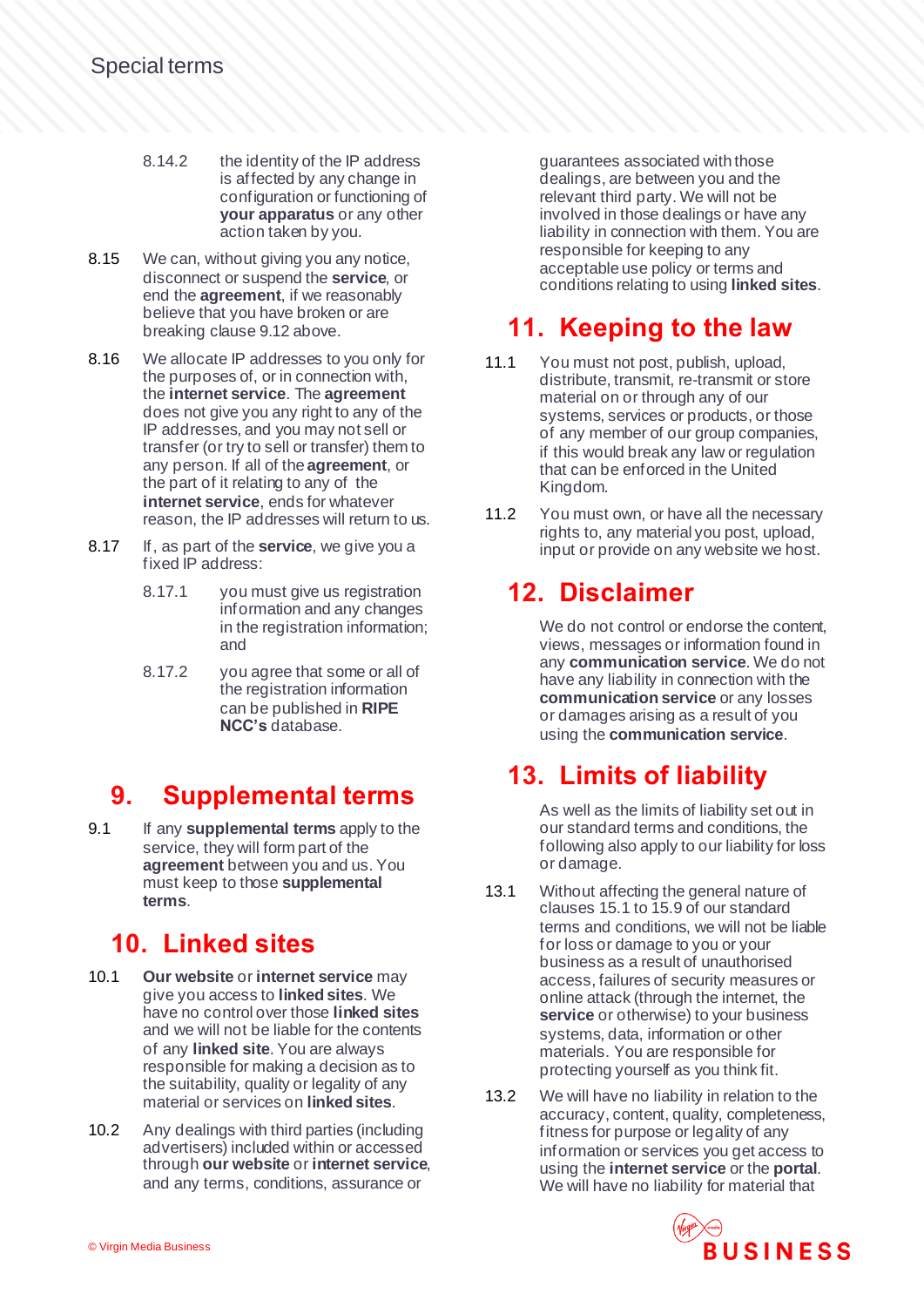you transmit or receive, or any failure to transmit or receive any material.

- 13.3 We do not guarantee that the **portal** or the services of any third party will always be available, and so will have no liability if they are not available. If you get access to any third party's information or services through the **internet service**, you will be bound by that third party's terms and conditions, if any. You will be responsible for keeping to those terms and conditions. We will have no liability in connection with any third party's information or services.
- 13.4 The information, **internet software**, products and services (and related graphics) included in or available through **our website** and the **internet service** may include inaccuracies or typographical mistakes. From time to time we make changes to **our website** and **internet service**. We provide no guarantee as to the suitability, reliability, availability, accuracy, timeliness, fitness of purpose or lack of viruses or other harmful components of the information, **internet software**, products and **internet service** (and related graphics) contained in or available through our website or the **internet service**.
- 13.5 We will have no liability for:
	- 13.5.1 any **offending material** on a third party's website;
	- 13.5.2 the conduct of any third party; or
	- 13.5.3 a third party's rights being infringed (broken, limited or undermined) .
- 13.6 We will also have no liability for any content a third party sends or provides on **our website** or through the **internet service**.

## **14. Ordering the business broadband service and term of the agreement**

In relation to the business broadband service, clause 3.1 to 3.3 of our standard terms and conditions will be considered to be amended to read as follows.

"3.1 For any particular service that is part of the business broadband service, the **agreement** will come into force when:

3.1.1 you sign the **order form**;

3.1.2 you (or our representative if we are installing the **service** for you) click the 'accept' (or equivalent) button or complete any other acceptance procedure after loading the **internet software**;

3.1.3 you start using the **service**; or

3.1.4 the service becomes available to you;

whichever is earlier.

3.2 Unless you or we cancel the **agreement** early (in the way allowed under the **agreement**), it will stay in force for the **minimum period** (see clause 3.3) and then continue until you or we end it by giving the other at least 90 days' notice in writing. If you or we do not want the **agreement** to continue beyond the **minimum period**, written notice must be given at least 90 days before the end of the **minimum period**.

Any such notice you give us must be given to customer services in line with clause 22.

3.3 The **minimum period** is:

3.3.1 the period stated on the **order form**, starting on the **initial start date**; or

3.3.2 if no period is set out on the **order form**, 12 months, starting on the **initial start date**."

#### **15. Changing the agreement or business broadband service**

15.1 Despite the provisions relating to notices in clause 22 of our standard terms and conditions, we can give notice of changes to the **acceptable use policy** by putting the changes on **our website**. You should regularly check the up-todate **acceptable use policy** on **our website**.

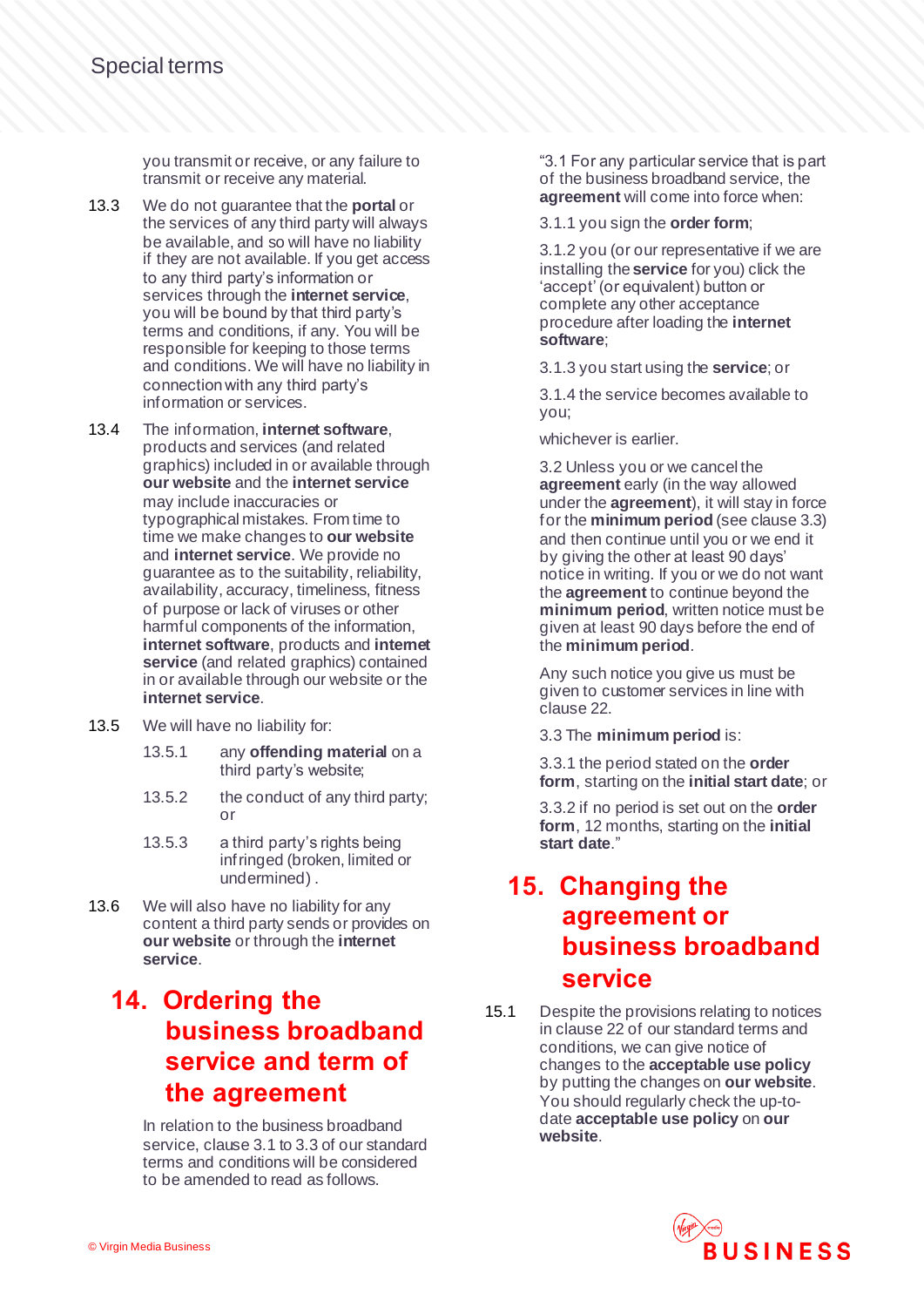# Special terms